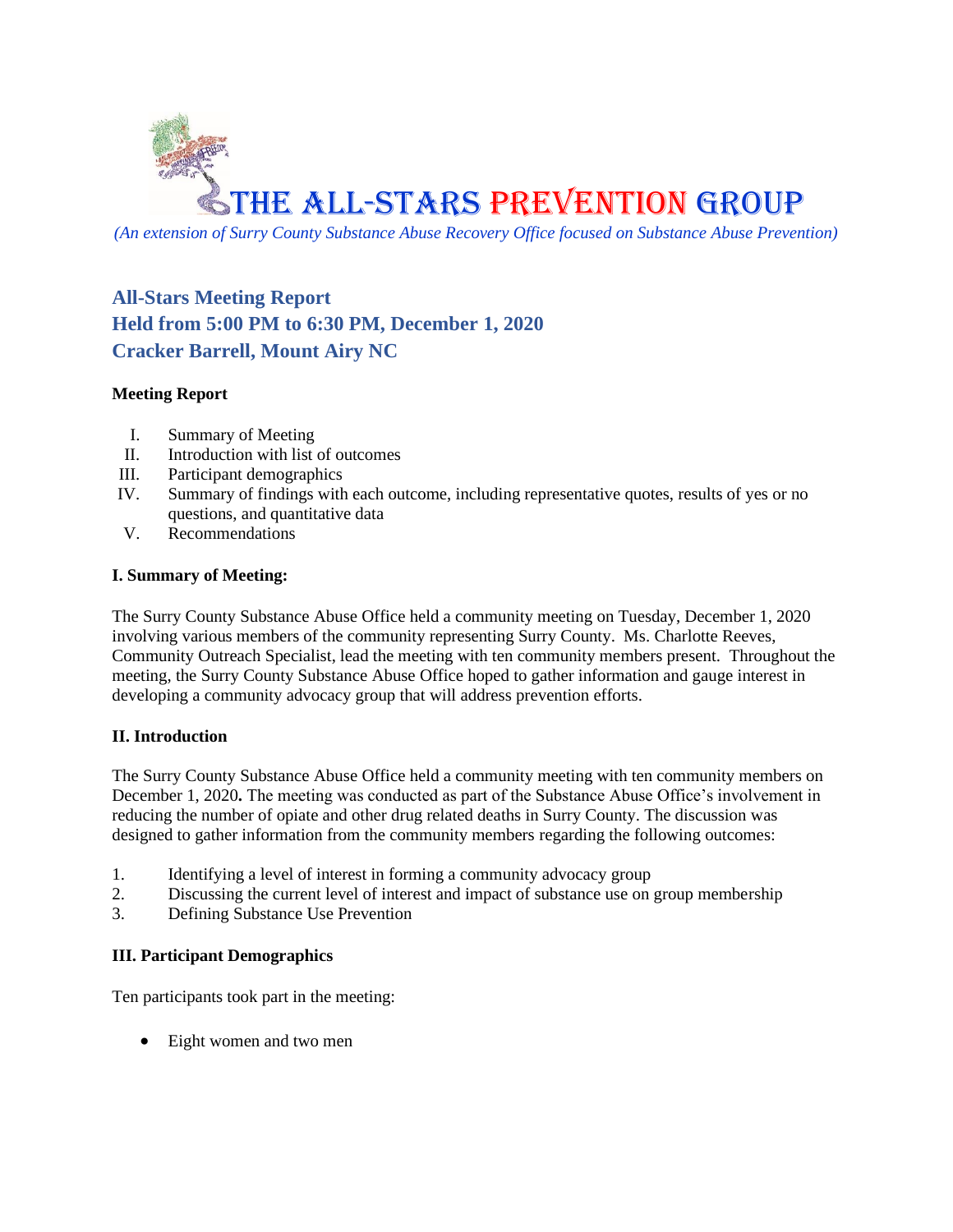#### **IV. Participant Perspectives**

- **Perspective 1:** Community Member states that as a service employee in a grocery store, they frequently encounter citizens in active use or struggling to find recovery.
- **Perspective 2:** Community Member shared that they have three children all who are in active addiction. The parent indicated that prevention is the only way to help youth, before it is too late, and that stigma against individuals is real and present in the county.
- **Perspective 3:** A faith-based leader shared their personal story of recovery from severe addiction. Celebrate Recovery was identified as a significant driver of substance use recovery. The community member discussed the need of having collective referral systems, temporary housing and other community supports to drive the recovery process. The conversation moved on to how churches can be engaged in prevention processes.
- **Prevention 4:** A second community member shared their lived experience with addictions and recovery journey. The member indicated that prevention was key, but they were unsure of where to start. Stigma was also mentioned as a major barrier in the county. Education, especially substance use prevention in the public-school setting was noted as key. A shocked level of disbelief was voiced that a multi-million-dollar jail expansion project is being planned, when jail does not work, and we lack a drug court in the county.
- **Prevention 5:** A community member indicated she didn't know how to help her friends and her neighborhood although she really wants to develop the skills. The community member shared stories of impacted friends and family members who share that there is little way out of addiction in Surry County; no supports, only court punishment and stigma. The community member expressed concern over incarceration cost and the jail project.
- **Prevention 6:** Another community member shared that addiction is not about being strong, that it goes beyond will power and that our community is in denial. The member indicated that parents needed education about addiction, signs, symptoms and how to support their children.
- **Prevention 7:** An additional member shared the power of faith-based prevention, treatment and recovery efforts. There was a level of interest expressed in scare tactics and the belief that such efforts are needed.
- **Prevention 8:** Charlotte Reeves briefly explained the breakdown of the Surry County Substance Abuse Recovery Office and noted that there are many different areas in which one can volunteer their efforts to help those with substance use disorders in our county.
- **Prevention 9:** Mr. Jamie Edwards, MA, M.Ed, LCAS-A, CPS, who is the Director at the North Carolina Training and Technical Assistance Center introduced himself and will be an integral part in helping The All-Star Prevention Group center their focus around the assessed community needs. Mr. Edwards will assist Charlotte Reeves in determining the community's readiness and helping to organize the prevention efforts.